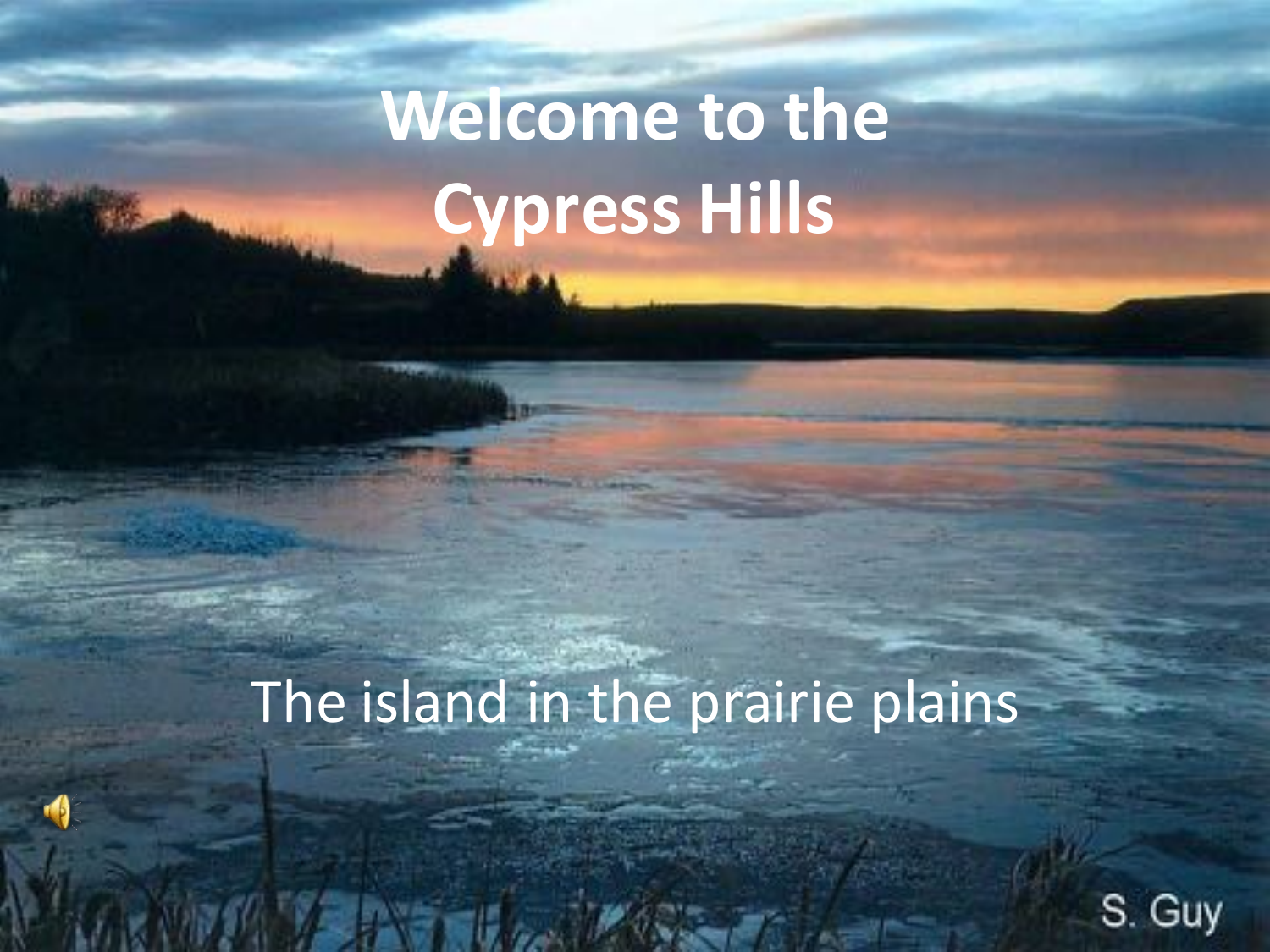### An Interprovincial Park

- The first Interprovincial Park in Canada
- Three Separate Blocks The West Block, Centre Block, and East Block
- Cypress Hills Interprovincial Park spans the borders of two provinces, with three governments cooperating in the management of this unique geographical feature and ecosystem.
- In 1989, Cypress Hills Saskatchewan and Alberta joined forces and created Canada's first Interprovincial Park. The Interprovincial Park Agreement was amended in 2000 to formally include Fort Walsh National Historic Site.



Government of Alberta I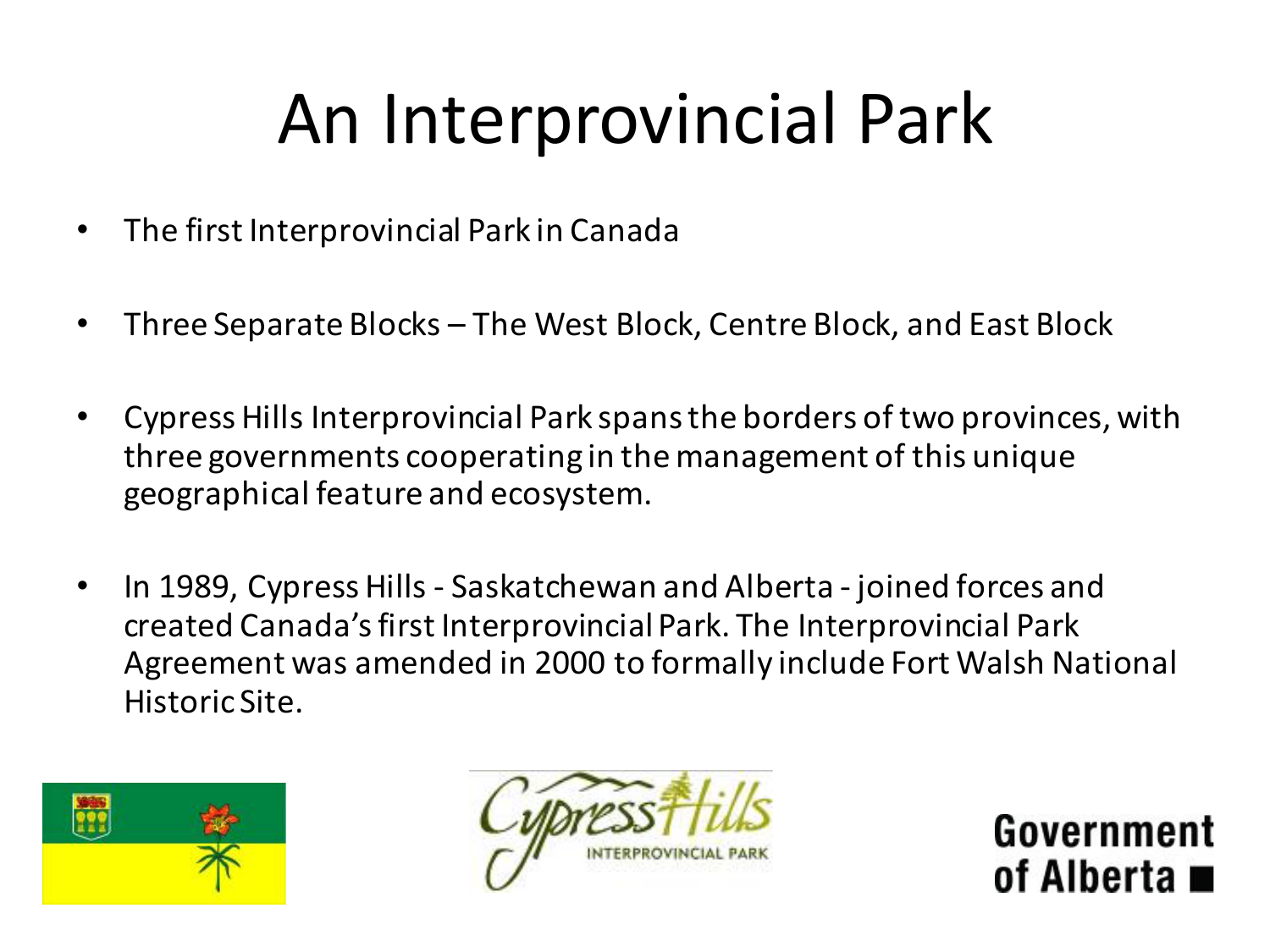

#### A perfect oasis in the desert we have traveled John Palliser, *<sup>1850</sup>*

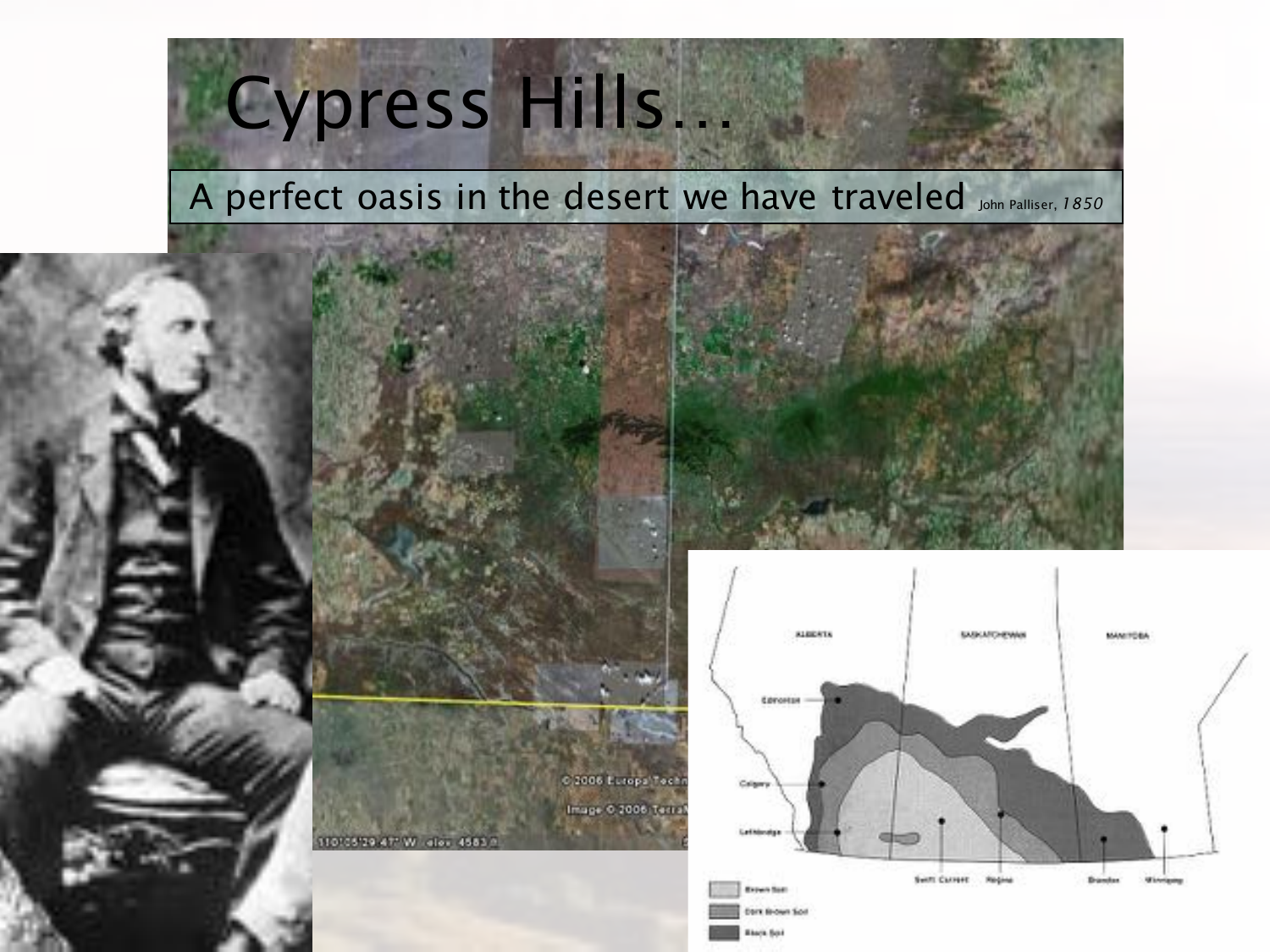# Protecting a Significant Place

#### Systems Perspective: Environmental Diversity

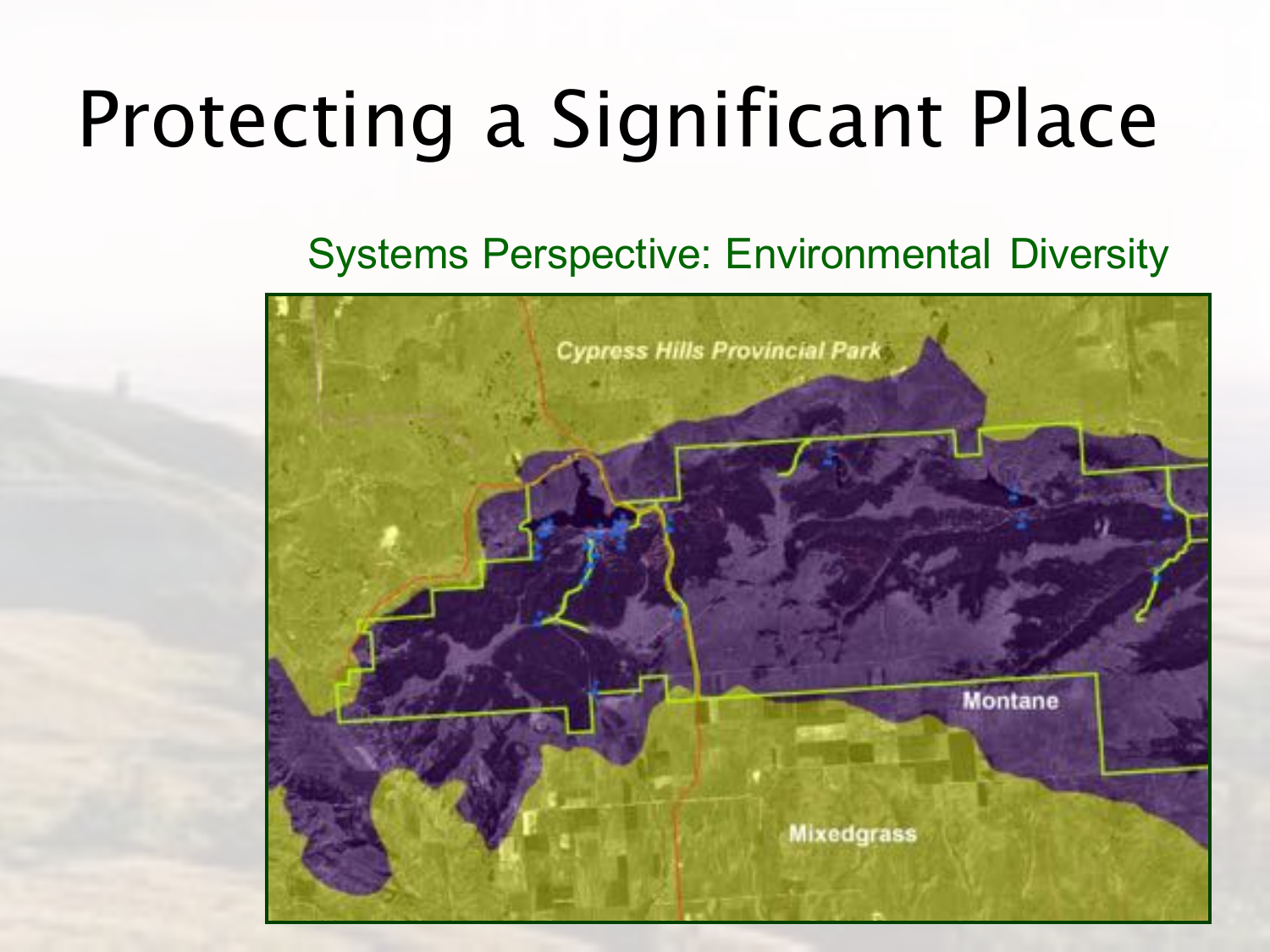Cypress Hills Interprovincial Park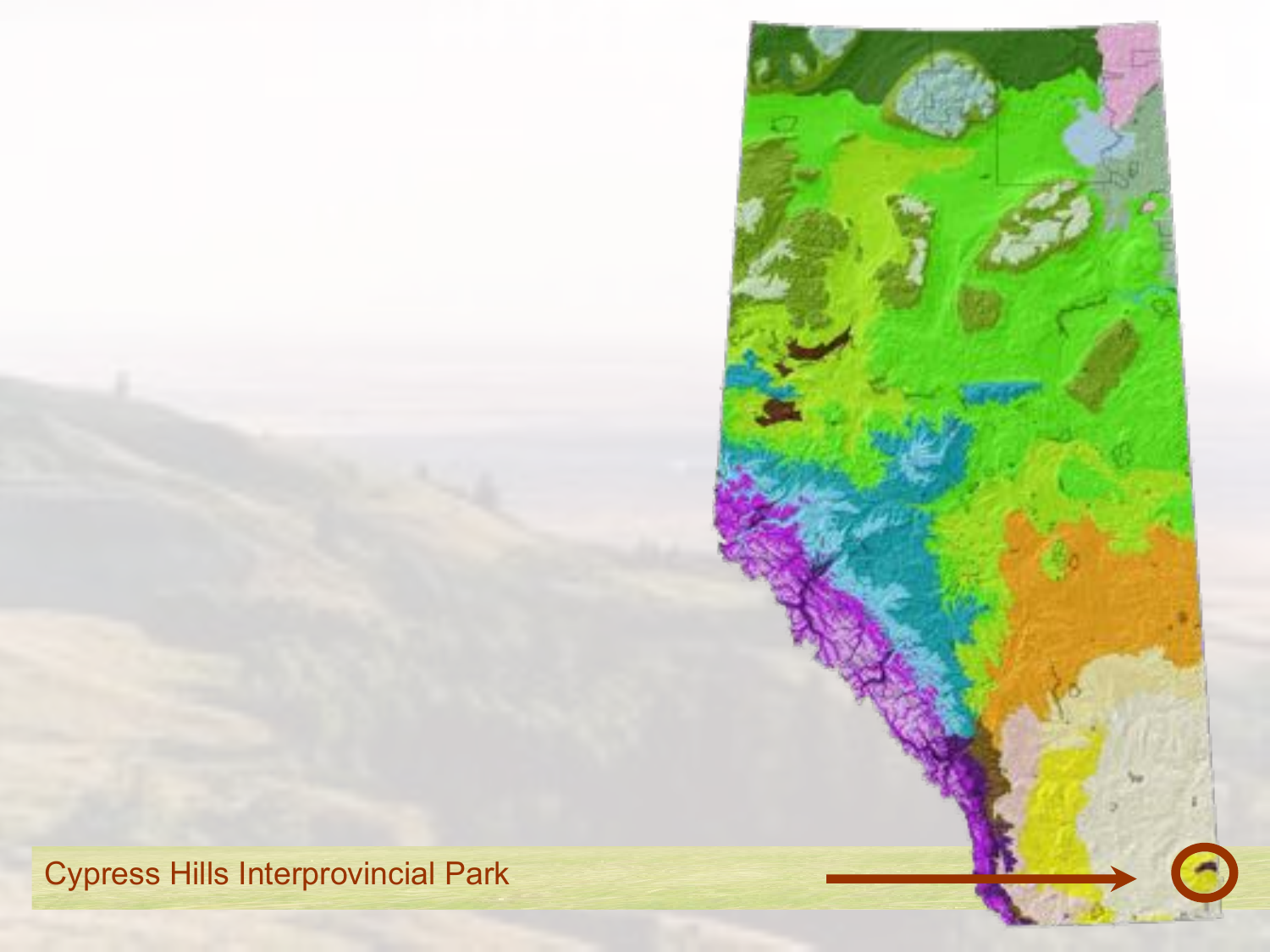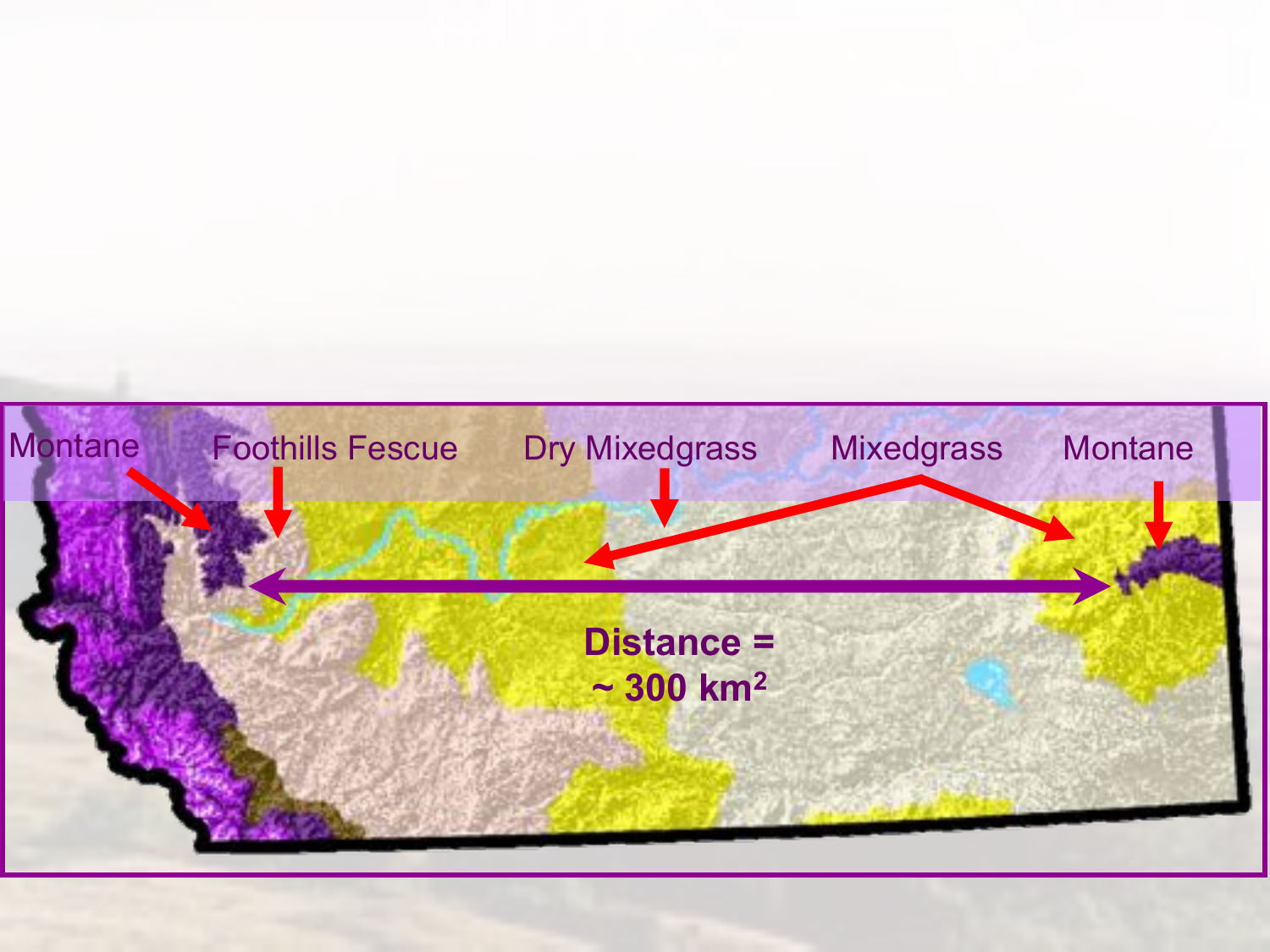### Dark Sky Preserve

- On September 28, 2004, a declaration was signed between the provinces on Saskatchewan and Alberta and the Government of Canada, in partnership with the Royal Astronomical Society of Canada to designate the Cypress Hills Interprovincial Park as a Dark-Sky Preserve.
- Cypress Hills Interprovincial Park is the first park in Saskatchewan and Alberta to become fully recognized as a Dark-Sky Preserve in North America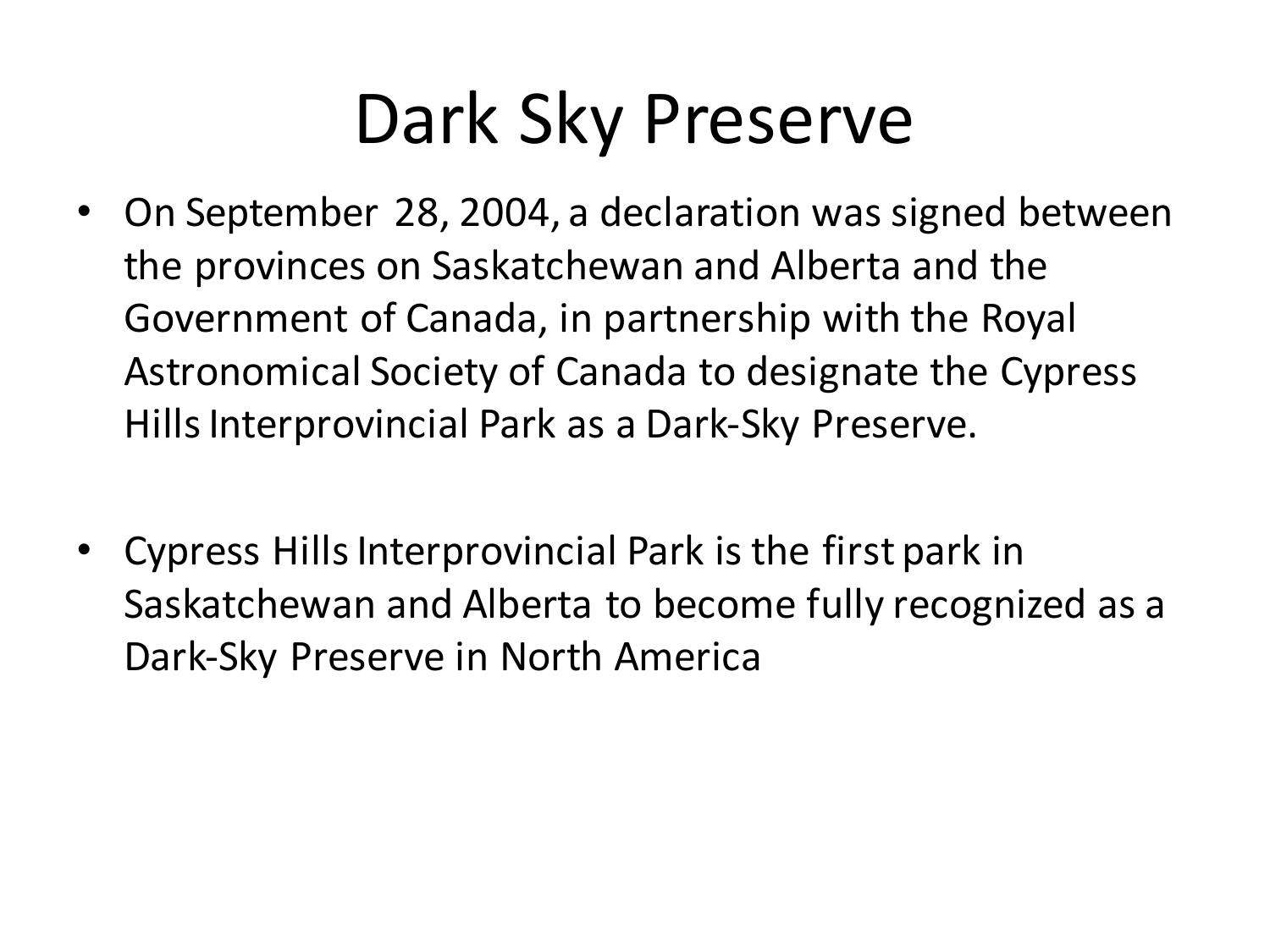### Cypress Hills Dark-Sky Preserve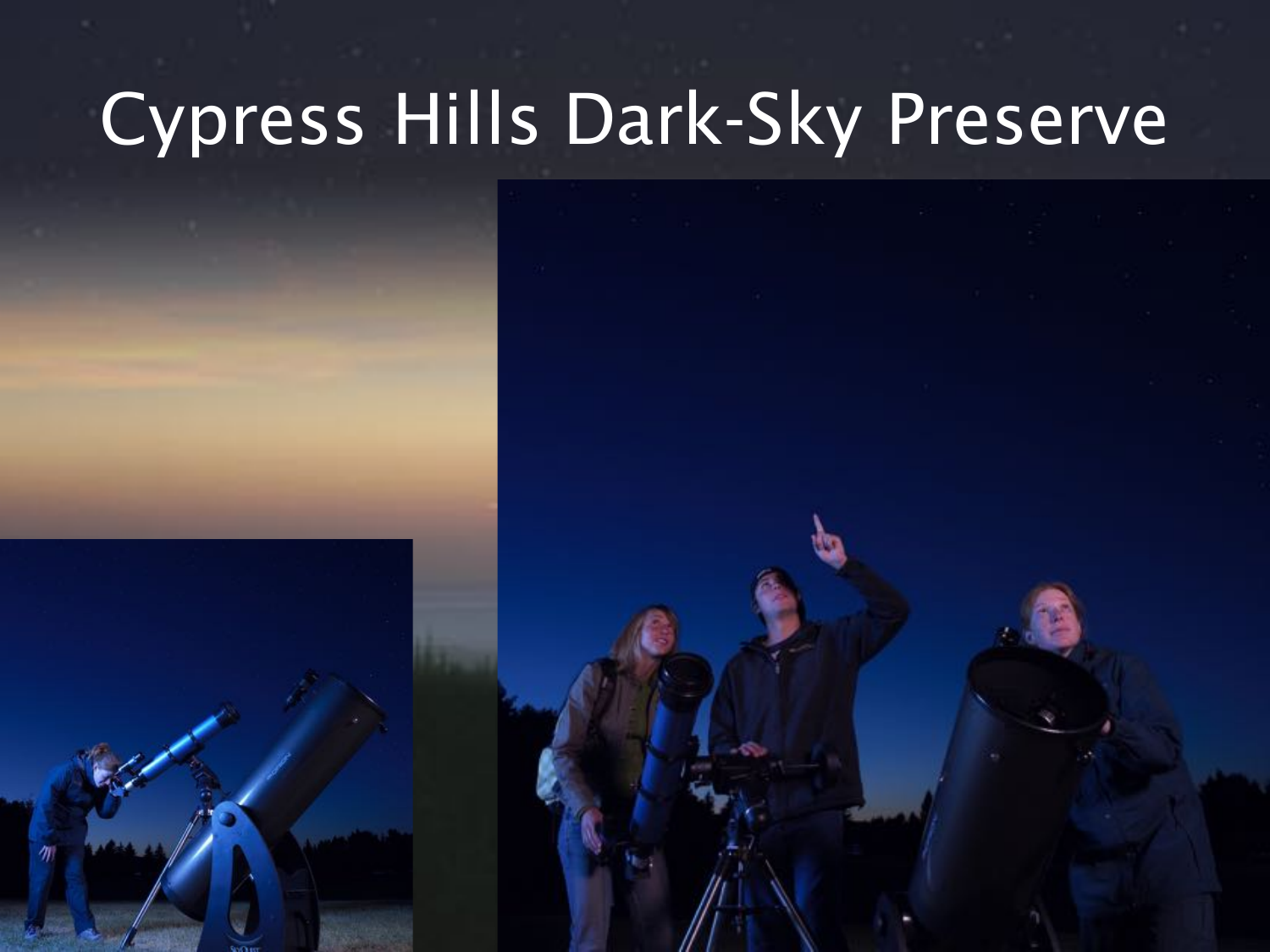## Geography

- Formed by sedimentary layers, not faulting and folding, or uplifting like the Rockies.
- Over 600 metres above the surrounding plains (though the hills are only 200 metres high)
- Cypress Hills were a Nunatak meaning they were not covered by the glaciers in the last ice age

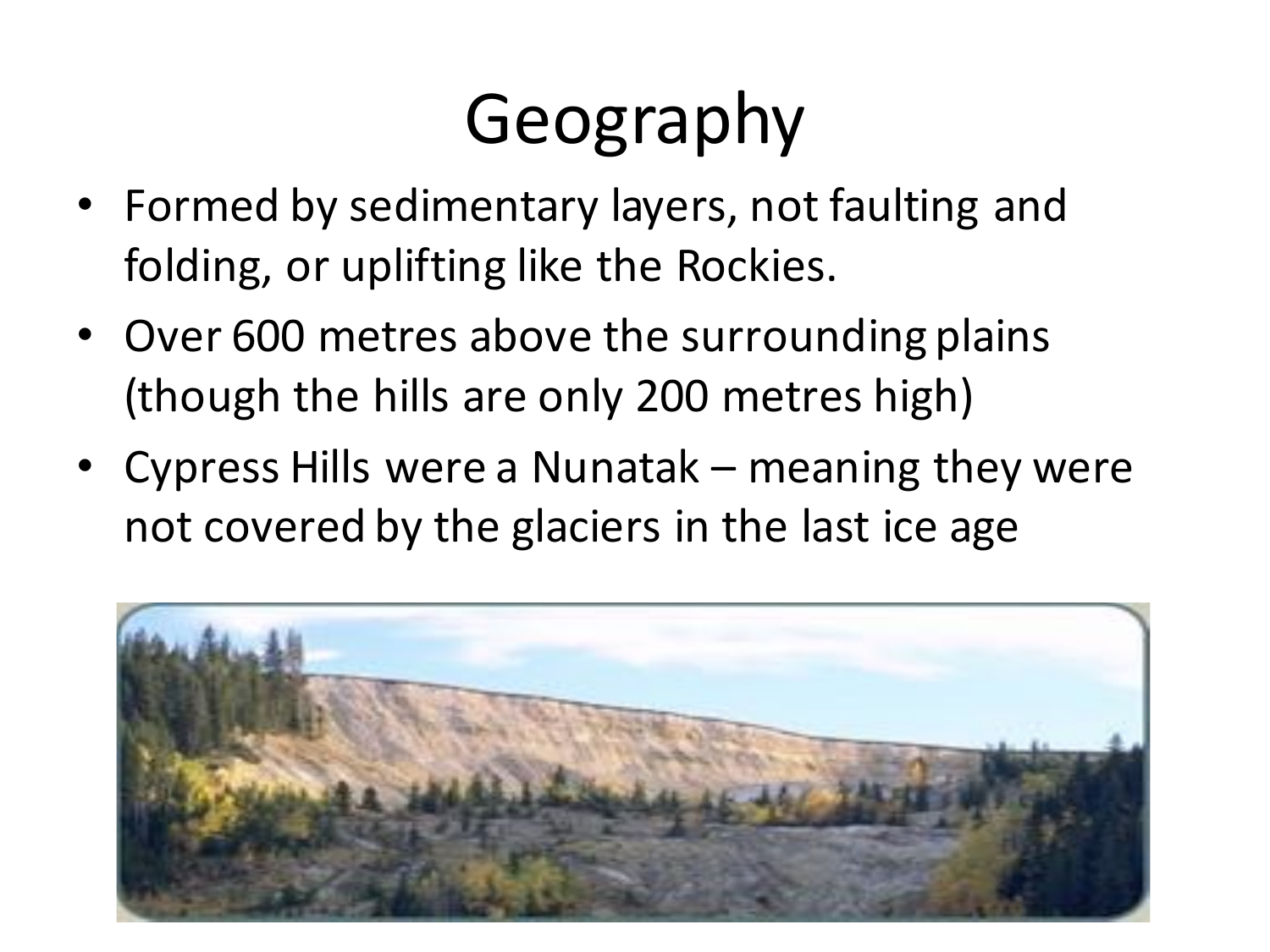

### Wild Life



- Over 220 species of birds
- Over 47 mammal species
- Wide range of aquatic life

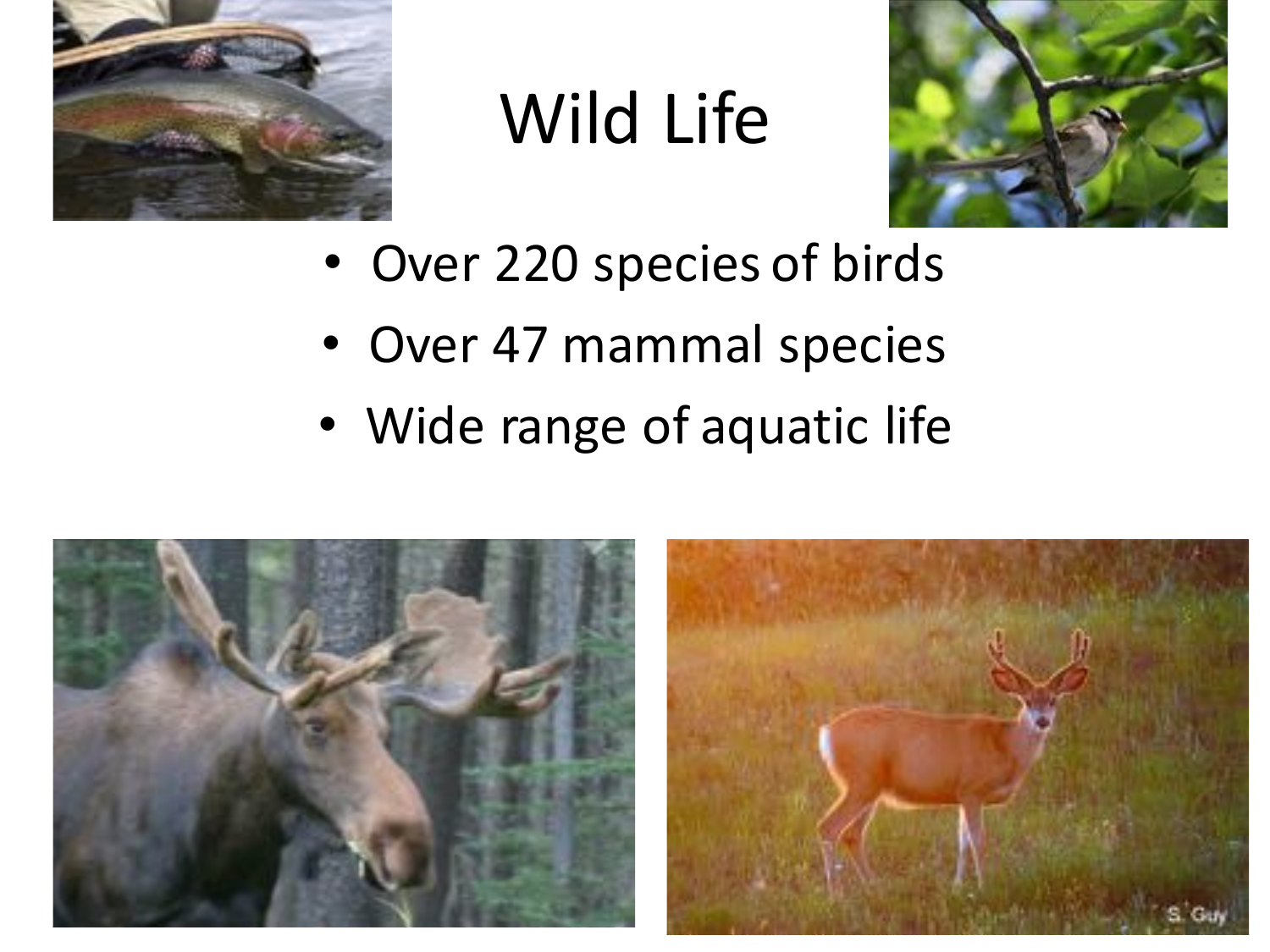





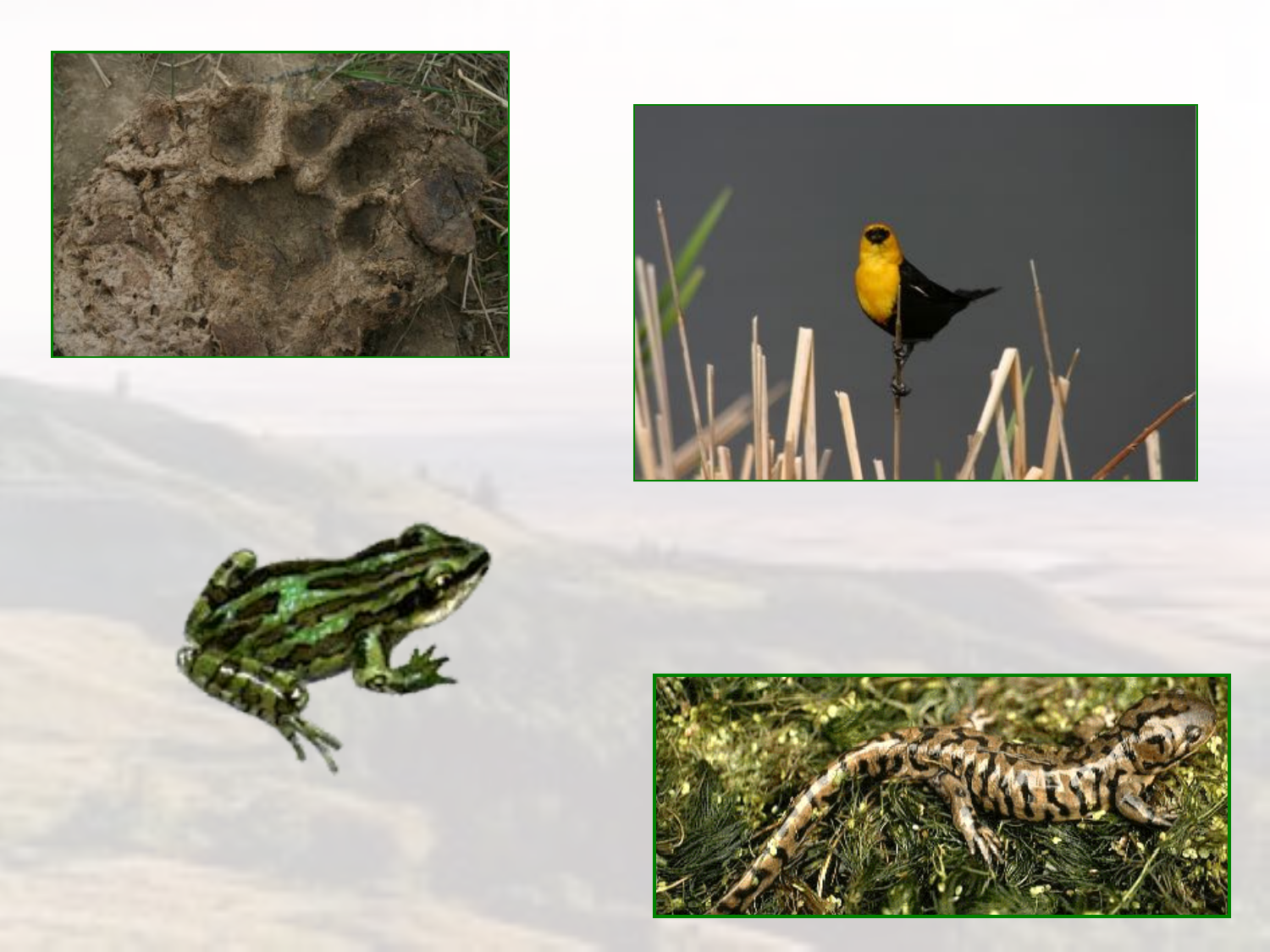

Plant Life



- Forest is like the foothills of the Rockies: Aspen, White Spruce, and Lodgepole Pine
- Many rare and unusual orchids considering it is in the prairies!





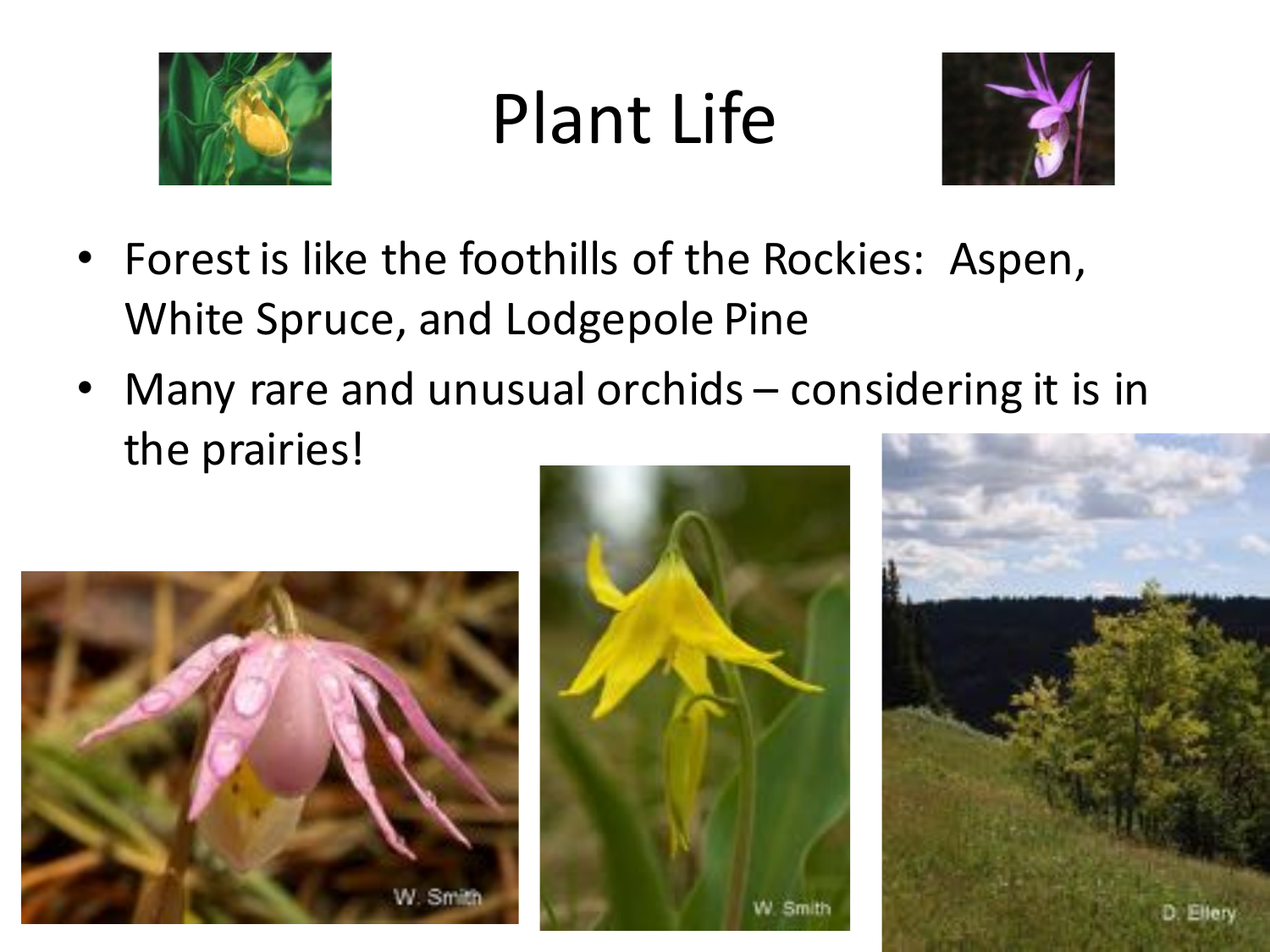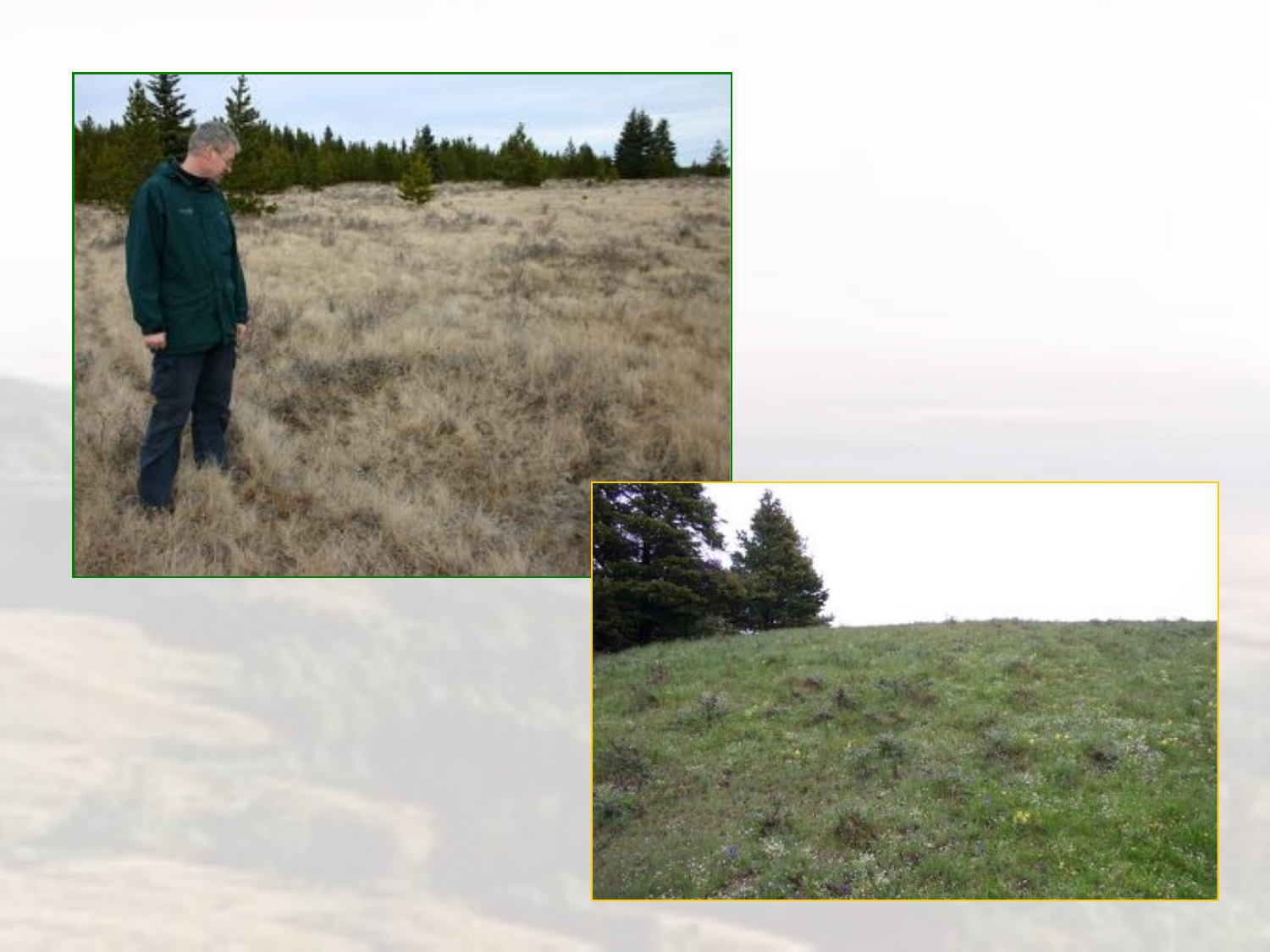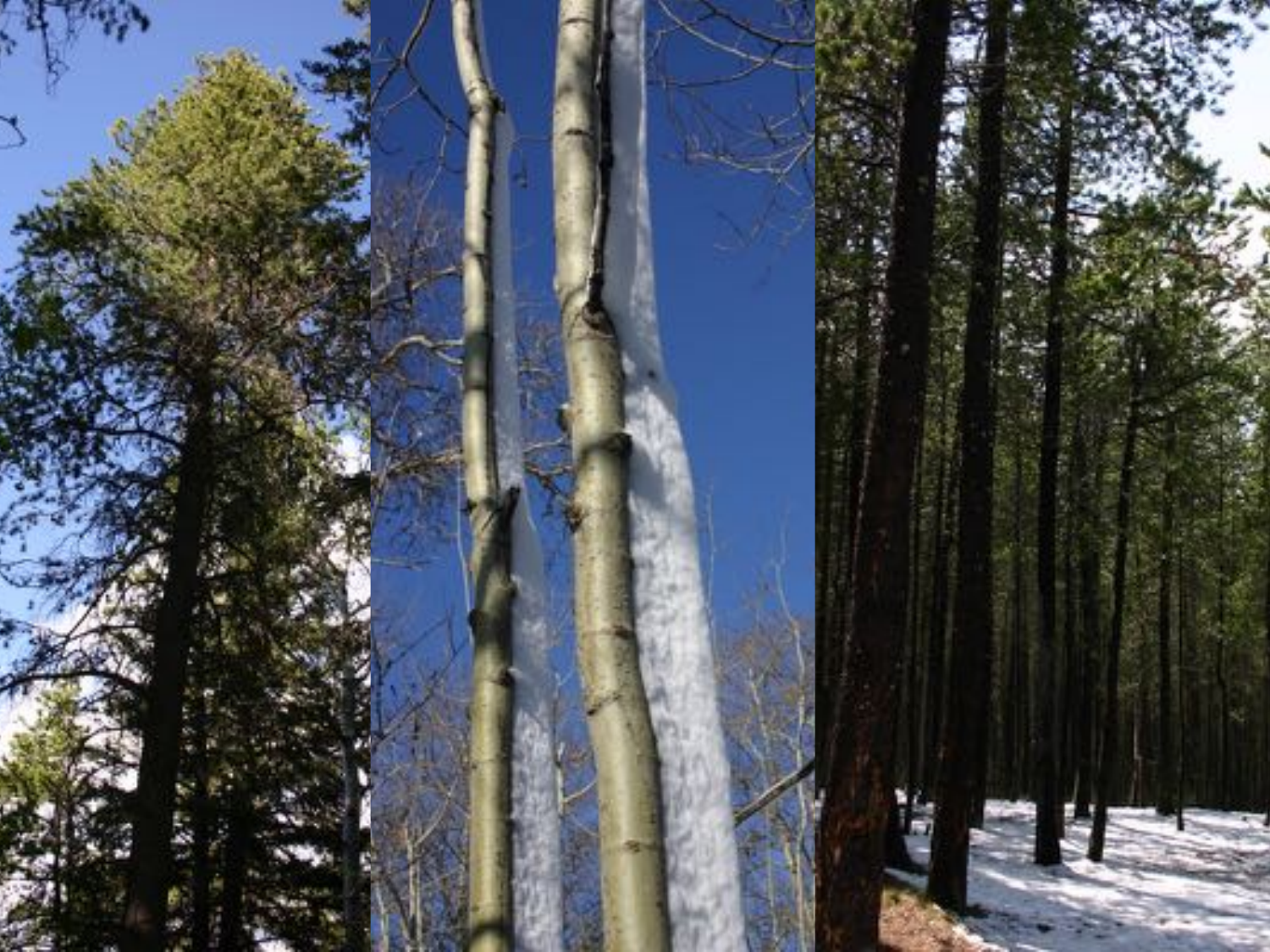## A Long History...

• Over 8 000 years of people continuously using the Cypress Hills

• Many different aboriginal groups

• Instrumental in forming the North West Mounted Police and Fort Walsh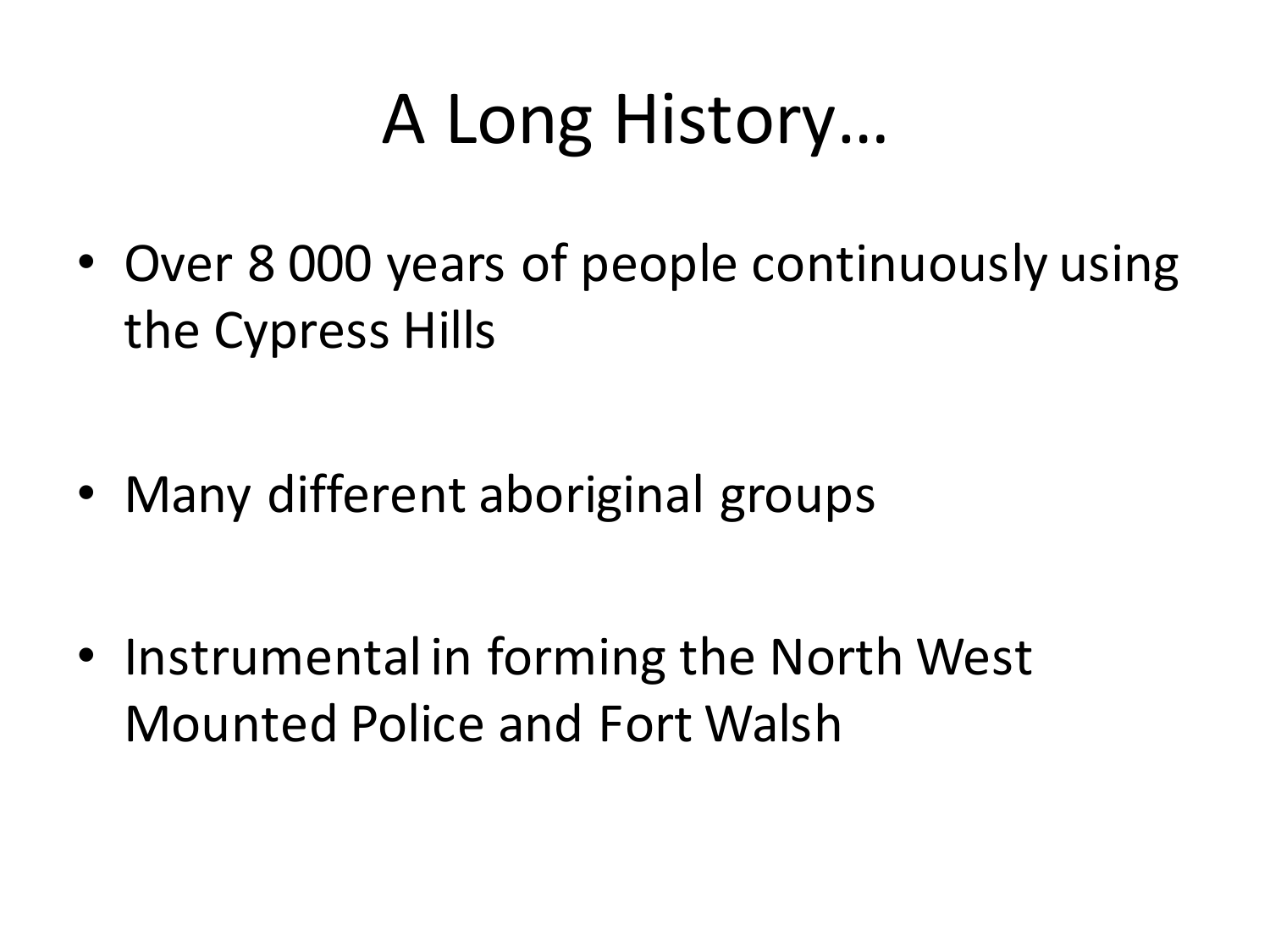#### **Stampede Archeological Site**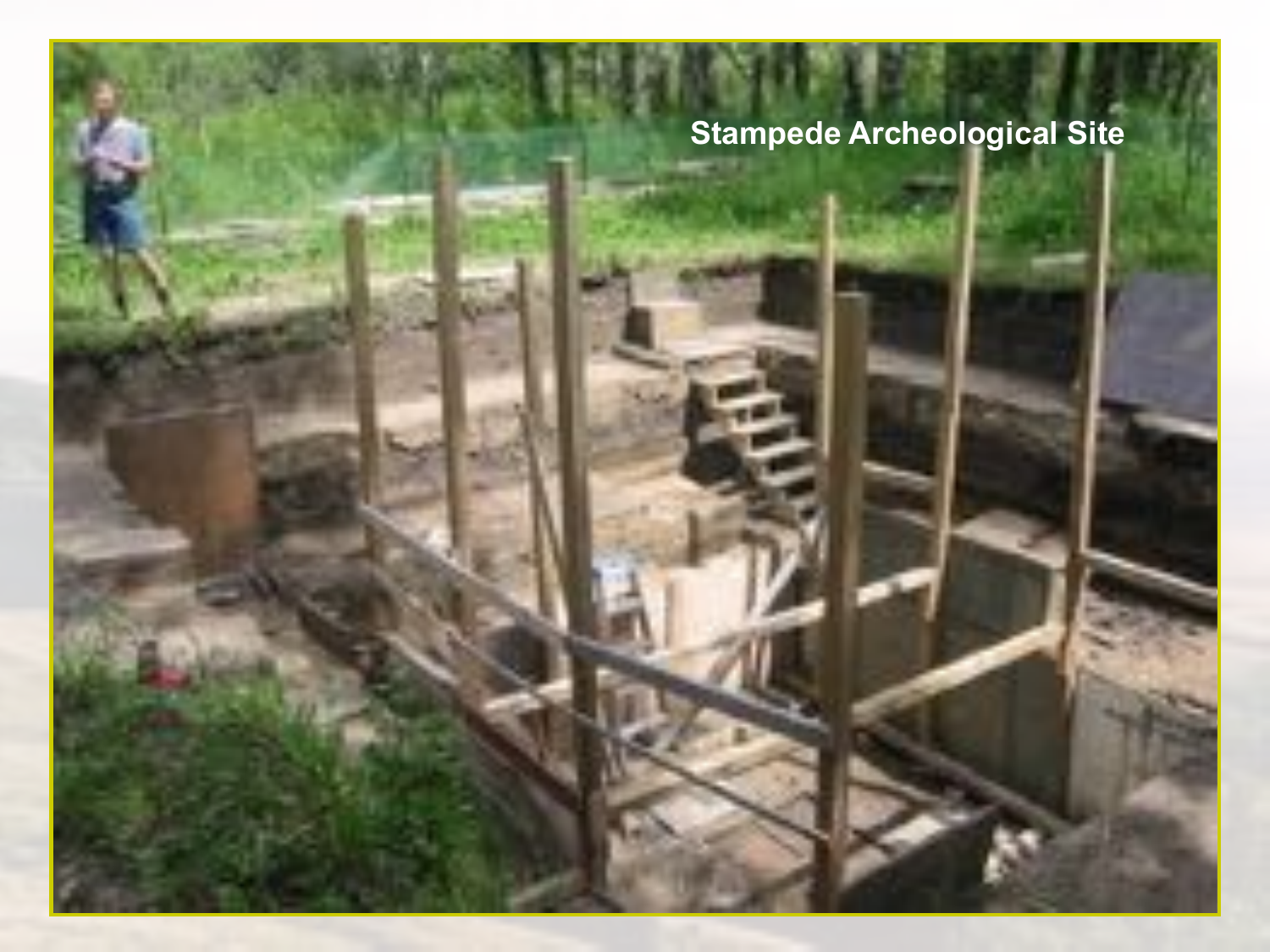





Guy Vanderhaeghe